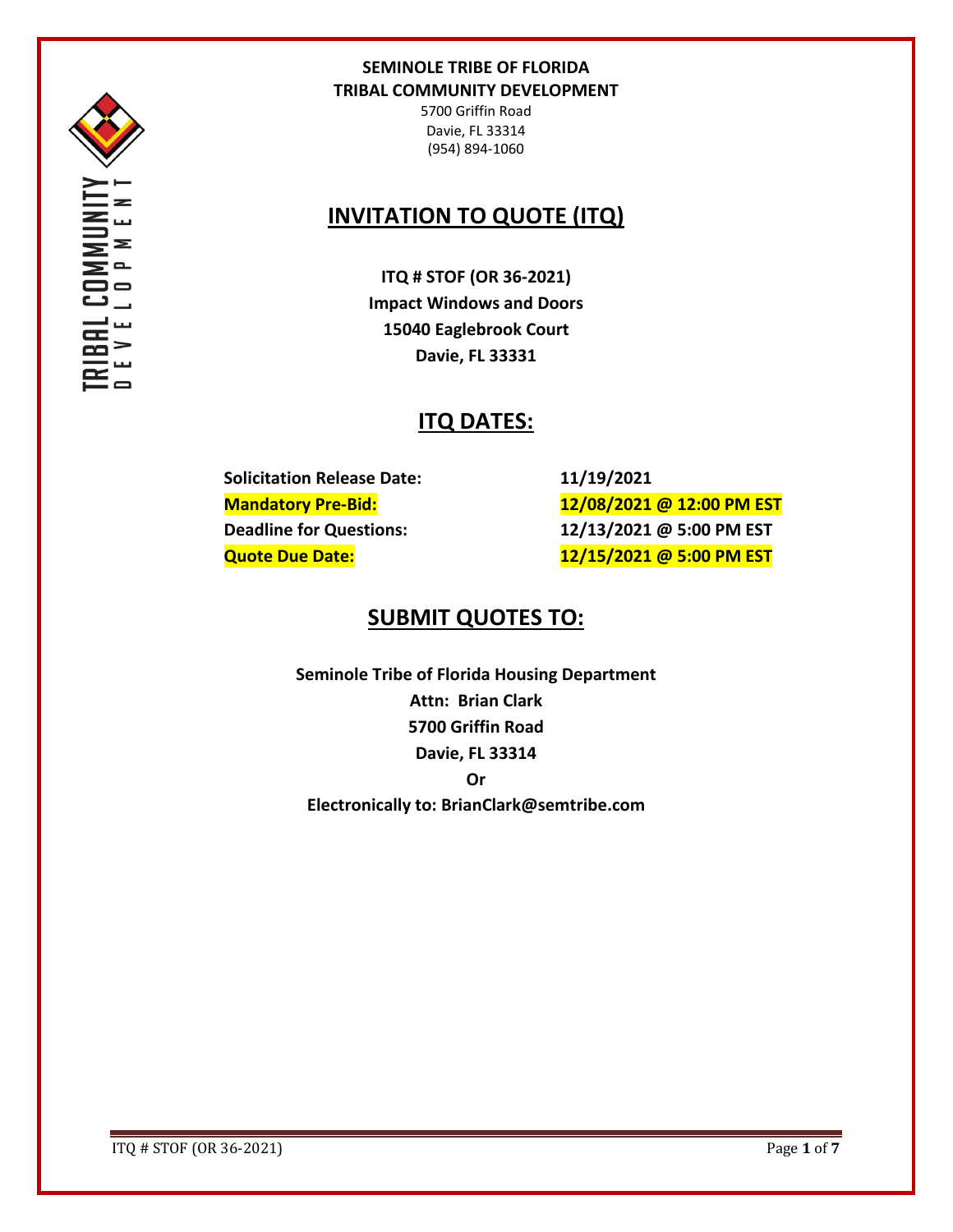5700 Griffin Road Davie, FL 33314 (954) 894-1060

## **SECTION 1: INTRODUCTION AND INSTRUCTIONS**

### **1.0 INTRODUCTION**

This ITQ provides prospective firms with sufficient information to enable them to prepare and submit quotes to the Seminole Tribe of Florida Housing Department (STOFHD) for The STOFHD is initiating this competitive ITQ to qualified Vendors who are in the business of providing General Contractor Services, capable of completing numerous job functions/services in a timely manner and therefore, seeks to enter into an Agreement with that Vendor.

### **1.1 INSTRUCTIONS**

This Invitation To Quote (ITQ) contains the instructions governing the quotes to be submitted and the material to be included therein; as well as any mandatory requirements that must be met to be eligible for consideration. All requests for clarification and/or any additional questions regarding this ITQ must be submitted via email to:brianclark@semtribe.com

 Seminole Tribe of Florida Housing Department ATTN: **Brian Clark 5700 Griffin Road Davie, FL 33314**

A mandatory pre-bid meeting at the home is scheduled for **12/08/2021 @ 12:00 PM EST**

**Only those emailed or sealed quotes received in the Hollywood Housing Department office on or before the Due Date and time will be eligible for consideration. Any quote received after the Due Date and time, regardless of the method of delivery, will be discarded**.

The STOFHD hereby notifies all bidders that if your quote is selected, you will be required to enter into a formal contract with the Seminole Tribe of Florida for the services you are bidding. You will also be required to meet all company vendor, insurance and certification requirements.

The STOFHD reserves the right to reject any or all quotes, to waive formalities or informalities, and to award contract, either in whole or in part. The right is also reserved to select minority vendors and/or vendors with tribal member ownership.

All quotes submitted become the property of STOFHD upon receipt.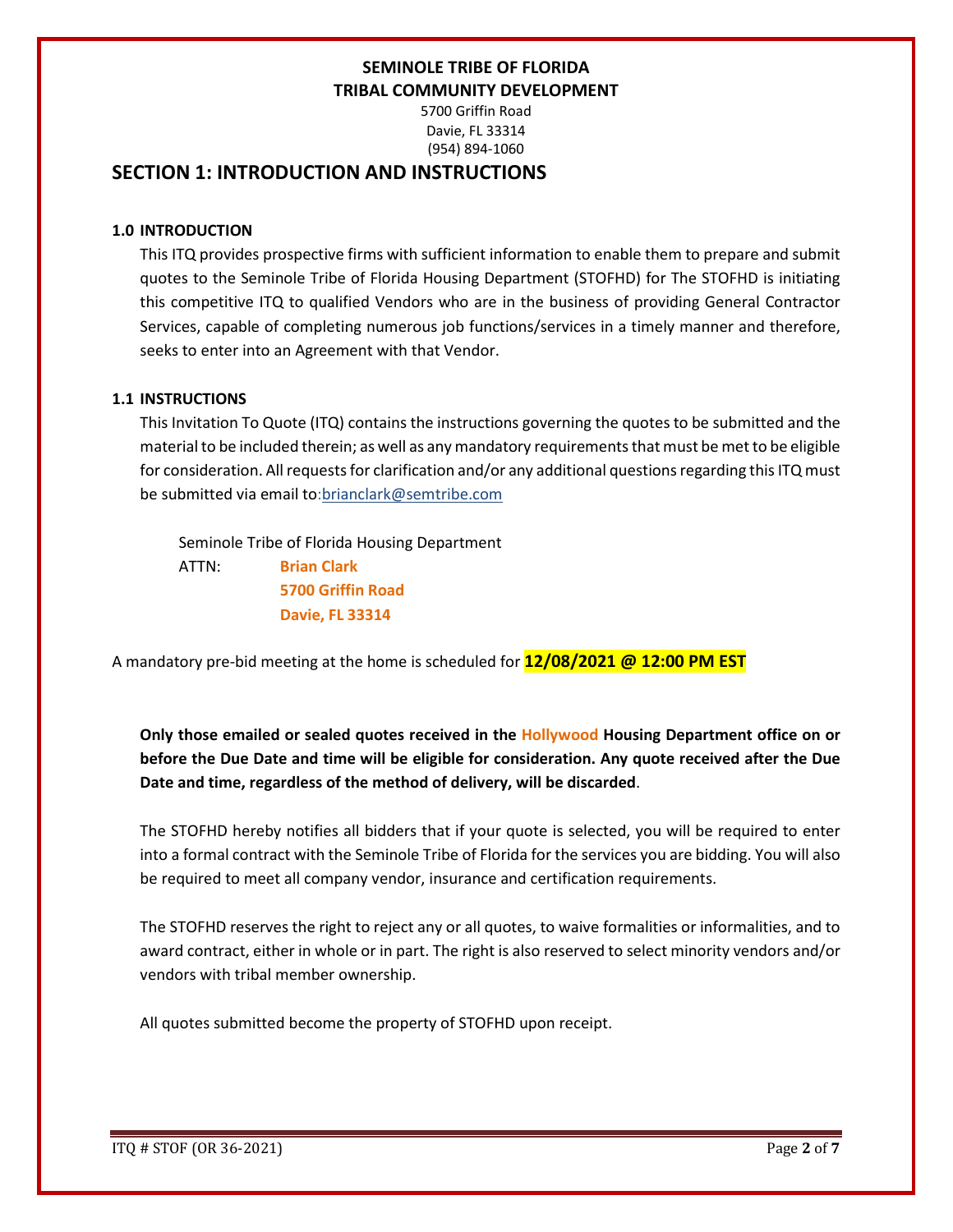5700 Griffin Road Davie, FL 33314 (954) 894-1060

## **SECTION 2: GENERAL REQUIREMENTS**

#### **2.0 OBJECTIVE**

The objective of this ITQ is to provide sufficient information to enable qualified Respondents to submit written quotes. This ITQ is neither a contractual offer nor a commitment to purchase any products or services. All information contained in the quote must be legible. Any and all corrections and or erasures must be initialed. **Each quote shall be signed in ink by an authorized representative of the respondent**. The contents of the quote submitted by the successful respondent of the ITQ may become part of the contract awarded as a result of this solicitation.

#### **2.1 SCOPE OF WORK (SOW)**

The Scope-of-Work ("SOW") contained in the Attachments describes the services expected for a Contractor to provide the STOFHD. Respondent must ensure that all such services contained in the SOW are provided for in every particular and shall meet or exceed the level of quality, availability, features, functionality, frequency, accuracy, and performance.

The silence of specifications or requirements as to any detail contained in this document or any of the attachments or exhibits, or the apparent omission from any specifications or requirements, or a detailed description concerning any point, shall be regarded as meaning that only the best commercial practices shall prevail and that only material and workmanship of the finest quality are to be used. All interpretations of the Scope of Work shall be made on the basis of this statement.

#### **2.3 NOTIFICATION**

Each respondent submitting a quote in response to this ITQ will be notified by email as to acceptance or rejection of their quote. Release of notification email should be within sixty (60) days of the quote submission date. STOFHD reserves the right to delay this action if it is deemed to be in the best interests of STOFHD.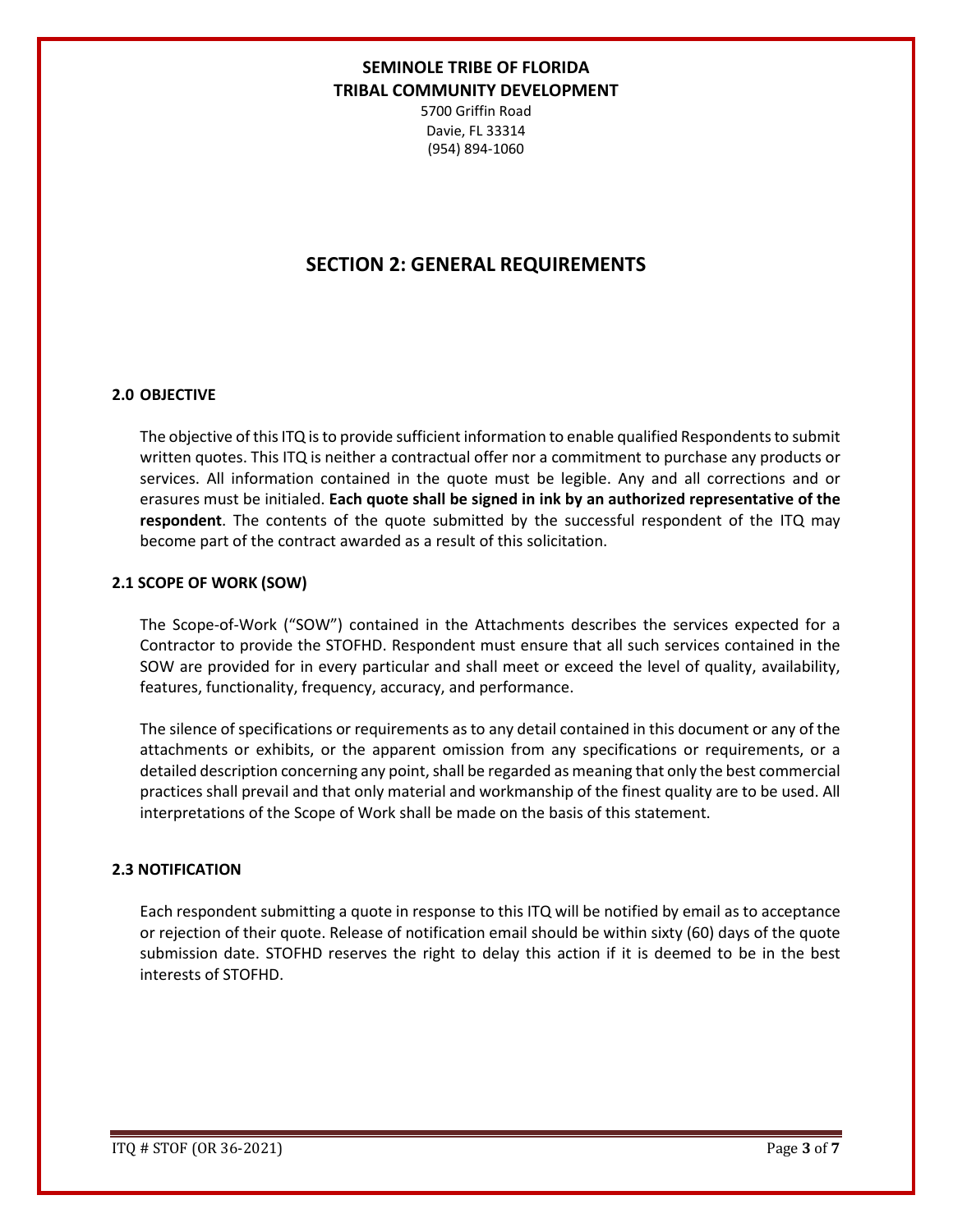5700 Griffin Road Davie, FL 33314 (954) 894-1060

# **Housing Standardized Request for Repairs/Construction**

### **Bathroom:**

- All wood cabinets are required at all times, when like for like is stated if current cabinet is particle board, include in the bid the price to replace with all wood
- Dur-rock on walls in the shower or tub area
	- o All joints, corners and around windows must be sealed with red guard
	- o Extend the Dur-rock 2' on all sides beyond the shower or tub
- Shower floor mortar bed, no foam or any other products should be used
	- o Minimum 2-4% pre-slope
- Liner should be water tested for 24 hours
	- o Minimum 6 inches
- All floor tile should be slip/skid resistant
- Shower floor tile should be a maximum of 2x2 mesh
- Provide backing for all walls inside tub/shower area between 32" and 38"
- Faucets should be Kohler or Delta
- From shower diverter to shower head piping must be copper tubing and copper fittings o Secure the diverter and pipe fittings securely
- When tiling the walls extend 2 feet passed the shower or tub
- ADA bathroom the entire bathroom must be tile a minimum of 4 feet
- All toilets must be Kohler highline
- All exhaust must be vented through the roof or soffit
	- o The exhaust fan and light for the bathroom must be on the same switch
- All paint must be high gloss

### **Kitchen:**

- All wood cabinets are required at all times, when like for like is stated if current cabinet is particle board, include in the bid the price to replace with all wood.
- All sinks should be deep double drop in sinks
- Faucets should be Delta with a pull out spray hose
- Moisture resistant (purple) drywall
- Cabinet screws should be a minimum of 2 ½ inches
	- o Efforts should be made to find a stud
- If drywall is removed from floor to ceiling, blocking must be provided for upper and lower cabinets
- All microwave and kitchen hoods must be exhausted outside

ITQ # STOF (OR 36-2021) Page **4** of **7**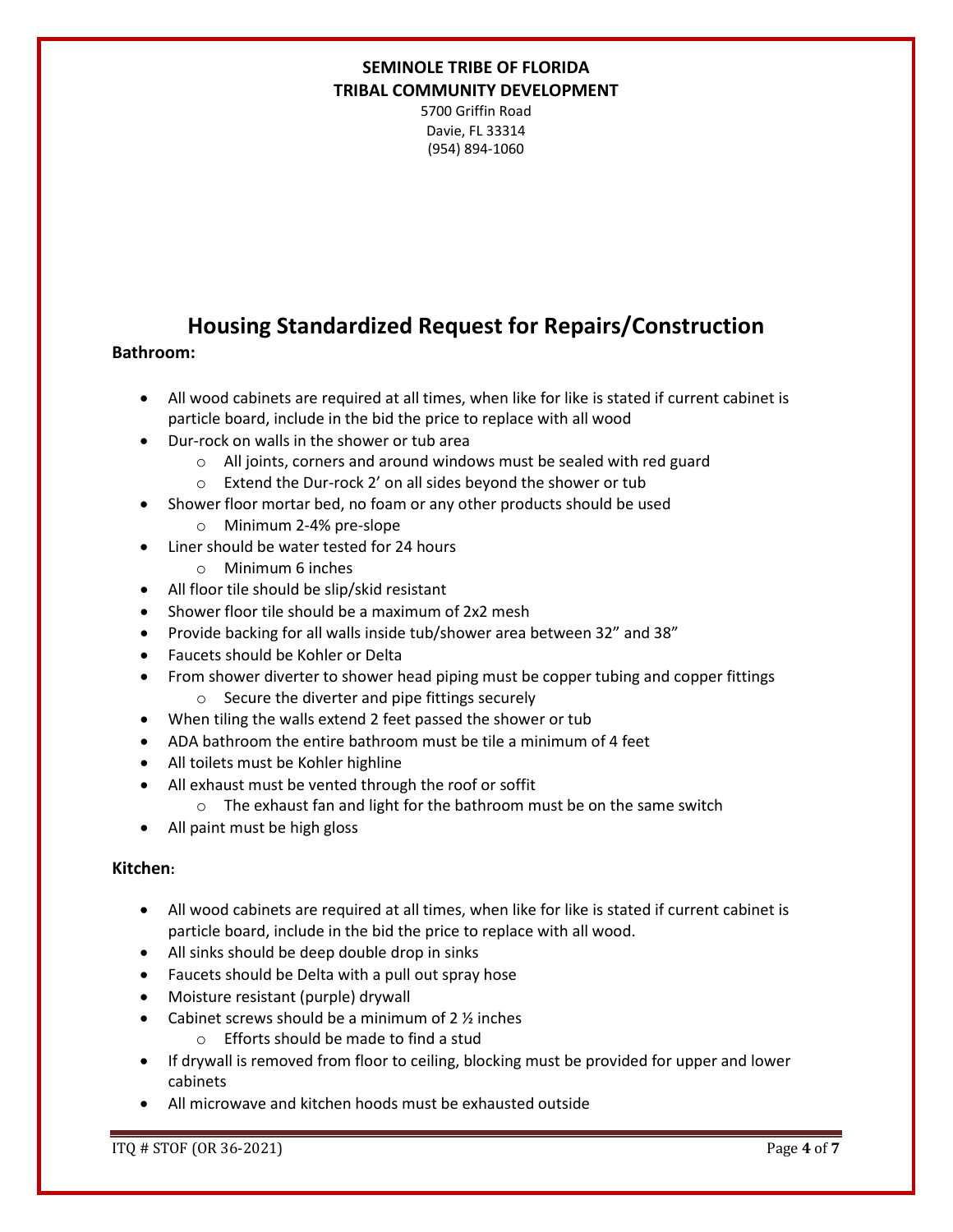5700 Griffin Road Davie, FL 33314 (954) 894-1060

### **Mechanical/HVAC:**

- All AC units must be installed on a metal stand with a secondary pan and connect float switch
- A primary float switch must be installed and connected
- When replacing duct work all joints and seams must be taped and mastic
- All new HVAC units must be a minimum of 16 seer
- All flexible ducts must be a minimum of R8 R-value
- All disconnects should be the pull type non-fuse
- Rheem, Goodman, Night and Day units preferred
- Caulk around all AC vents
- Keyed lockout caps must be on all units

#### **Water Heaters:**

- GE brand, replaced like for like gallon size
- Drain pan required
- TRV piped to the outside
- All water heaters should have a separate shut off switch
- New code required Energy conservation code chapter 4
- Heat traps are mandatory

#### **General Notes:**

- Schedules must be submitted with all bids and updated any time there is a change
- Contractors are expected to work Monday-Friday, 8:00am-5:00pm unless otherwise specified by the project manager
- When installing new drywall in bedroom, living room etc., backing must be provided for TV's being mounted on the wall
- Place a chase and an outlet at the same area where backing is located
- Seal all recess lighting, caulk the lights to the ceiling
- Caulk around all exterior lights
- All exterior light fixtures must be LED
- Any penetration that are made through the wall to the exterior must be caulked or sealed
- Any new gutters must have leaf guard
- Any roof repairs/replacement must follow Miami-Dade standards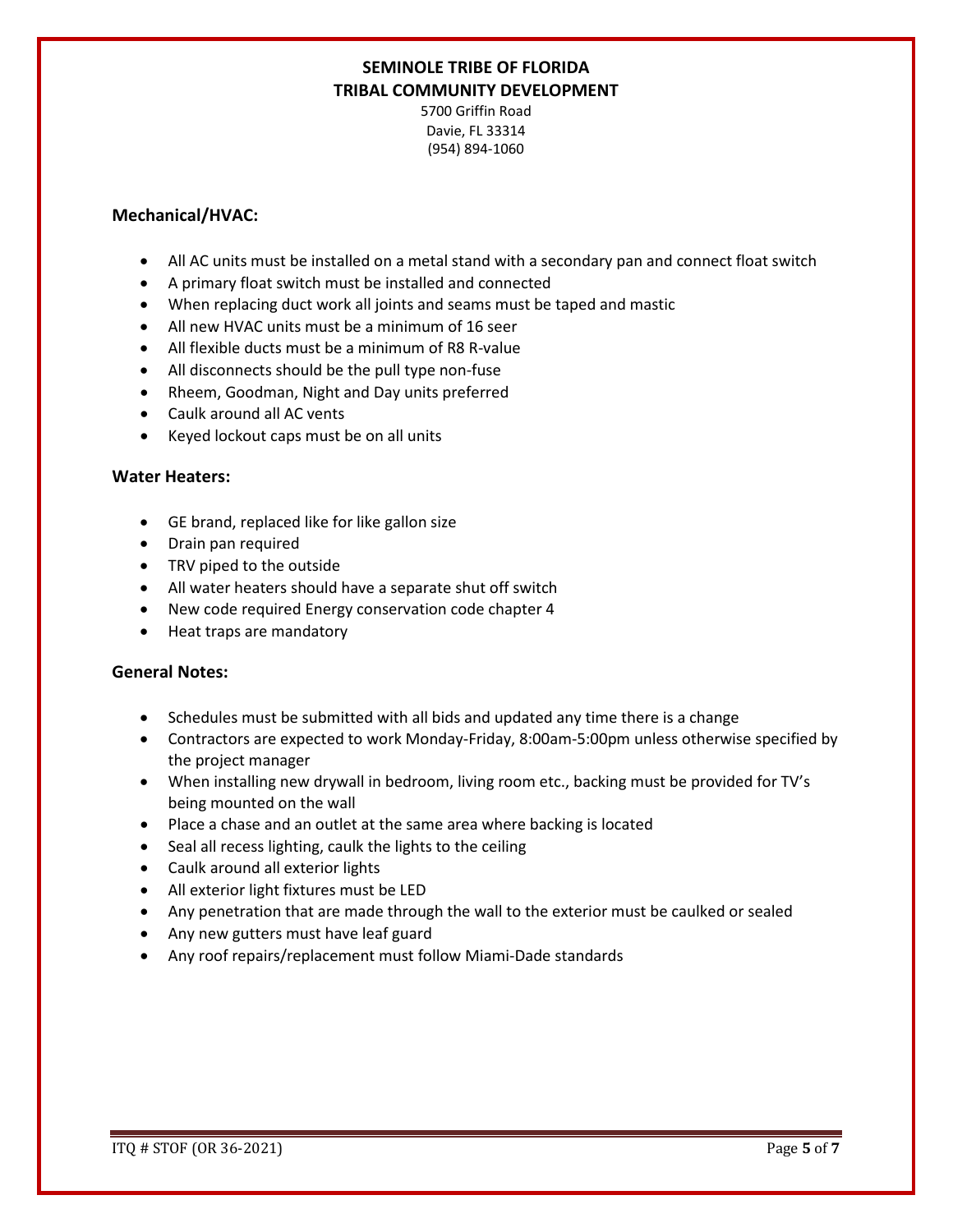5700 Griffin Road Davie, FL 33314 (954) 894-1060

# **Scope of Work Impact Windows and Doors**

- Supply all labor and materials.
- All work performed shall be as per code(s).
- Place drop cloths, wall curtains, etc. to protect existing finishes, equipment, furniture, etc.
- **Schedule of Values and proposed Schedule shall be submitted with proposals.**
- Supply all drawings/prints and any other documentation needed by the Building Department.
- Clean up jobsite daily and before the final inspection of the completed job.
- Contact Housing Department for final inspection, prior to leaving the jobsite.

## **Impact Windows and Doors**

The Seminole Tribe of Florida (STOF) Housing Department is currently accepting bids from Florida Licensed Contractors for Impact Windows and Doors project located at 15040 Eaglebrook Court, Davie, FL 33331

- Remove existing Windows (10) and discard.
- Remove existing Single Hung Doors (1) and discard.
- Remove existing Sliding Glass Doors (3) and discard.
- Remove existing Front Door and discard.
- Supply all labor and materials to install PGT Impact (or equivalent) rated windows for (17) openings. Windows to be installed as directed by the Product Approval/NOA, and the Florida Building Code.
- Supply all labor and materials to install (1) Single Hung Impact rated door.
- Supply all labor and Material to install (2) 3 Door Sliding Glass Impact rated door. With optional price to Install French Doors with Sidelights.
- Supply all labor and Material to install (1) 2 Door Sliding Glass Impact rated door. With optional price to Install French Doors.
- Supply and Install Impact Rated Front Door.
- Remove All Hurricane Panels.
- Repair stucco/siding and drywall where needed.
- Prime and pain where stucco/siding and/or drywall repairs made. Match as closely as possible.
- Clean up and remove debris from job site.